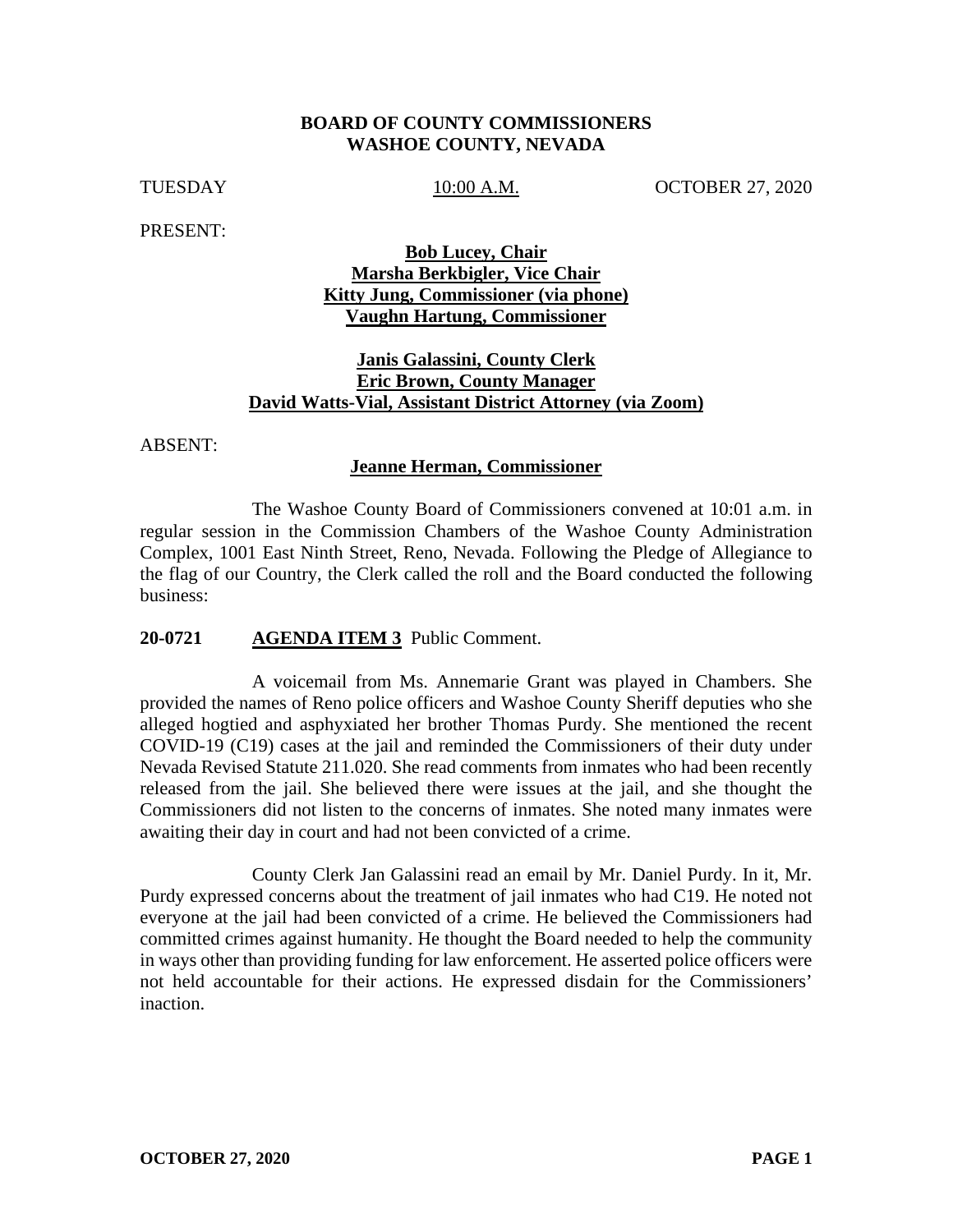#### **20-0722 AGENDA ITEM 4** Announcements/Reports.

County Manager Eric Brown noted election day was one week away. He encouraged voters to vote early if they were able. He mentioned the County had been livestreaming video from the ballot intake area. The practice had been adopted by the County in 2018, well ahead of other jurisdictions. He recognized the Communications Division and SoSuTV for their innovation. He said camera placement was carefully considered to ensure voter identity was preserved.

Vice Chair Berkbigler stated Washoe County had reported all-time high numbers of COVID-19 (C19) cases for five consecutive days. She noted preparations for health care rationing had begun in Utah due to record high numbers of C19 patients being admitted to intensive care units. She wondered how rationing would occur in the County if it became necessary. She asked for the issue of rationing to be considered during the upcoming meeting with the Governor. She expressed concern about how County courts had coped with C19 to date. She requested a presentation by the courts during a future meeting. She wanted to know whether civil trials were being scheduled and whether the courts were able to hold jury trials. She wondered whether the courts needed assistance to navigate C19 constraints.

Vice Chair Berkbigler mentioned she received a donation from Harris Ranch for her re-election campaign. She asked the District Attorney to clarify whether she needed to recuse herself from Agenda Item 17 since it concerned Harris Ranch.

Vice Chair Berkbigler inquired about the costs to the County associated with Agenda Item 15. She understood the County had already contributed approximately \$26 million towards the Record Street shelter. She noted a significant amount of money had been invested in the Our Place facility as well. She asked for clarification on the figures associated with the Governor's Bowl Park site.

Commissioner Hartung congratulated Judge Peter Sferrazza on his retirement. He asked whether the Board would need to appoint someone to that seat. Vice Chair Berkbigler and Chair Lucey both believed they would. Commissioner Hartung asked for County and judicial staff to begin preparations for that appointment and determine a reasonable timeline.

Commissioner Hartung asked staff to present information to the Board about some traffic issues in Spanish Springs. He noted speeding had been an issue at the stop sign on Dolores Drive and Erin Drive. He said a Sheriff's deputy was posted there and speeds had slowed down but he believed it was only a matter of time before an accident occurred. He asked staff to perform a speed study on East Sky Ranch Boulevard. He said there were speed bumps on East Sky Ranch Boulevard from Pyramid Way to Cordoba Boulevard, after which the road narrowed and became treacherous. He wanted staff to research a solution which might be presented to the Regional Transportation Commission as discussed during a prior meeting.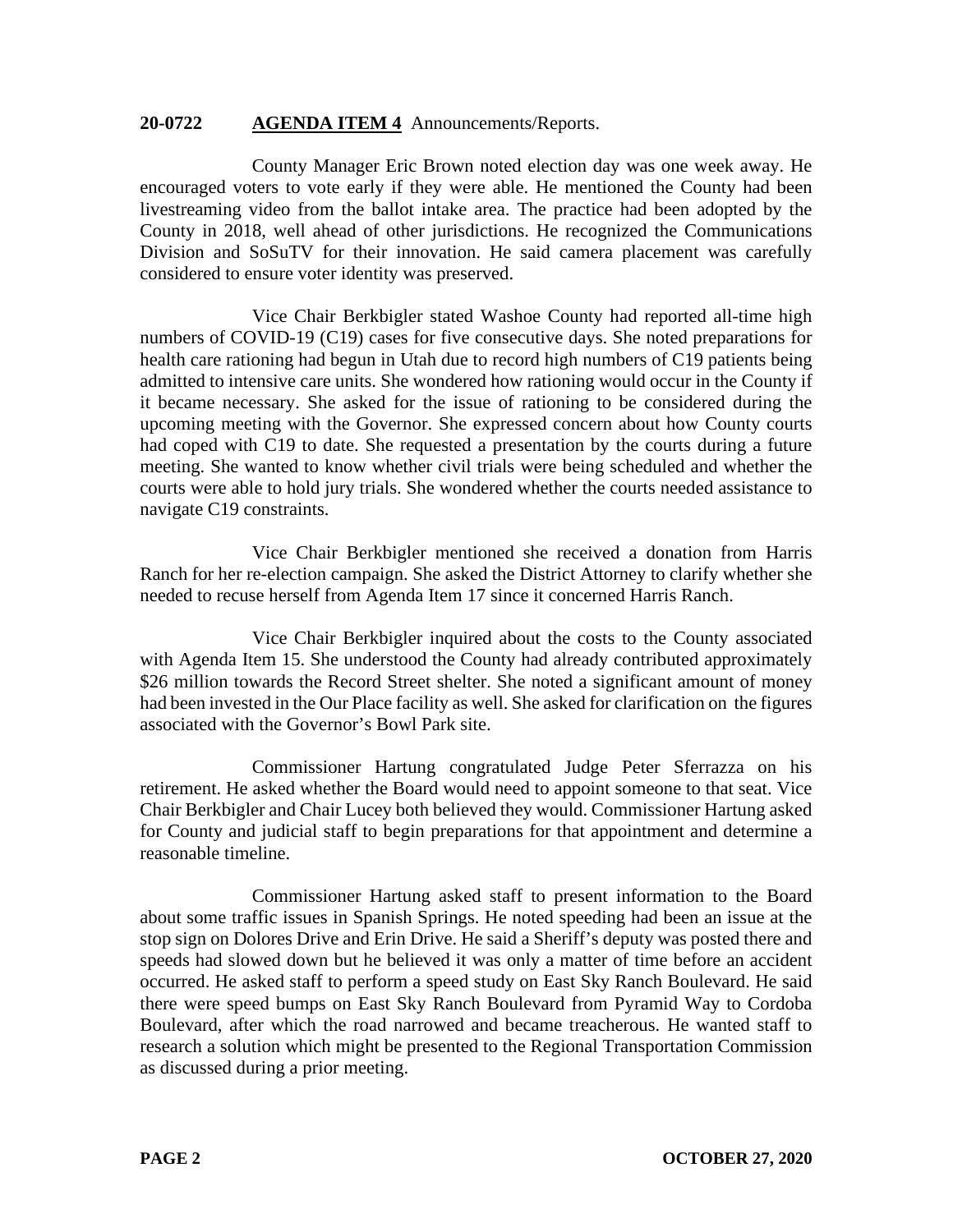In regard to Vice Chair Berkbigler's concern about hospital capacity, Chair Lucey said he received a report from the Nevada Hospital Association which indicated 66 percent of licensed hospital beds, 79 percent of staffed hospital beds, and 48 percent of all Intensive Care Unit (ICU) beds were occupied; 20 percent of ventilators were in use as of the prior day. He said only 30 of the 96 confirmed C19 patients in the hospital were in the ICU. He acknowledged the fluctuations in the number of C19 cases had been challenging for local hospitals, but he understood the leaders of those organizations were prepared. He said the County would continue to monitor the situation and make it part of the upcoming discussion with the Governor.

Chair Lucey mentioned he toured the Our Place campus two weeks earlier. He noted the project represented a major investment for the County. He said it was uplifting to see such a beautiful place which had resulted from the efforts of the Commissioners and the County. He was heartened to see what the Community Services Department, the Human Services Agency, and The Reno Initiative for Shelter and Equality had done to elevate the Our Place community. He said he toured the accommodations for families, which contrasted significantly with their accommodations at the Community Assistance Center (CAC) on Record Street. He noted children who had previously recreated in an alleyway between two buildings at the CAC now had a beautiful outdoor playground with grass at the Our Place campus. He recounted uplifting testimonials he received from two families at the facility. He considered the project a success for the County and asserted it was a professional model for addressing homelessness. He thanked the County and the Commissioners for their support on the project.

Chair Lucey agreed with Commissioner Hartung's request to advance road safety discussions. He understood the Nevada Department of Transportation (NDOT) would make a presentation to the Board rather than speak to each Commissioner individually. He believed they would provide information about the Spaghetti Bowl as well as other projects. He expressed concern about the new Parr Boulevard bridge, noting he had observed line of sight issues at the northbound Highway 395 offramp. He wanted an explanation from NDOT engineers about that intersection because he thought it would only be a matter of time before an accident occurred. He said he received results from the Nevada Highway Patrol about Mount Rose Highway, noting there had been a recent increase in traffic there.

Chair Lucey mentioned he spent some time in Truckee, California the prior weekend. He observed the dramatic increase of people in Truckee and noted Vice Chair Berkbigler often mentioned the same issue affecting Incline Village. He imagined C19 had exacerbated the issue. Experiencing the influx of people had been overwhelming and he imagined short term rentals (STRs) were a significant concern. He asked staff to agendize the issue after the upcoming election.

Commissioner Jung highlighted that Our Place represented the County's different approach to social services, particularly for the most vulnerable populations including unsheltered families and seniors. She had been unsure of the possibility of success when the project was first presented because homelessness had not previously been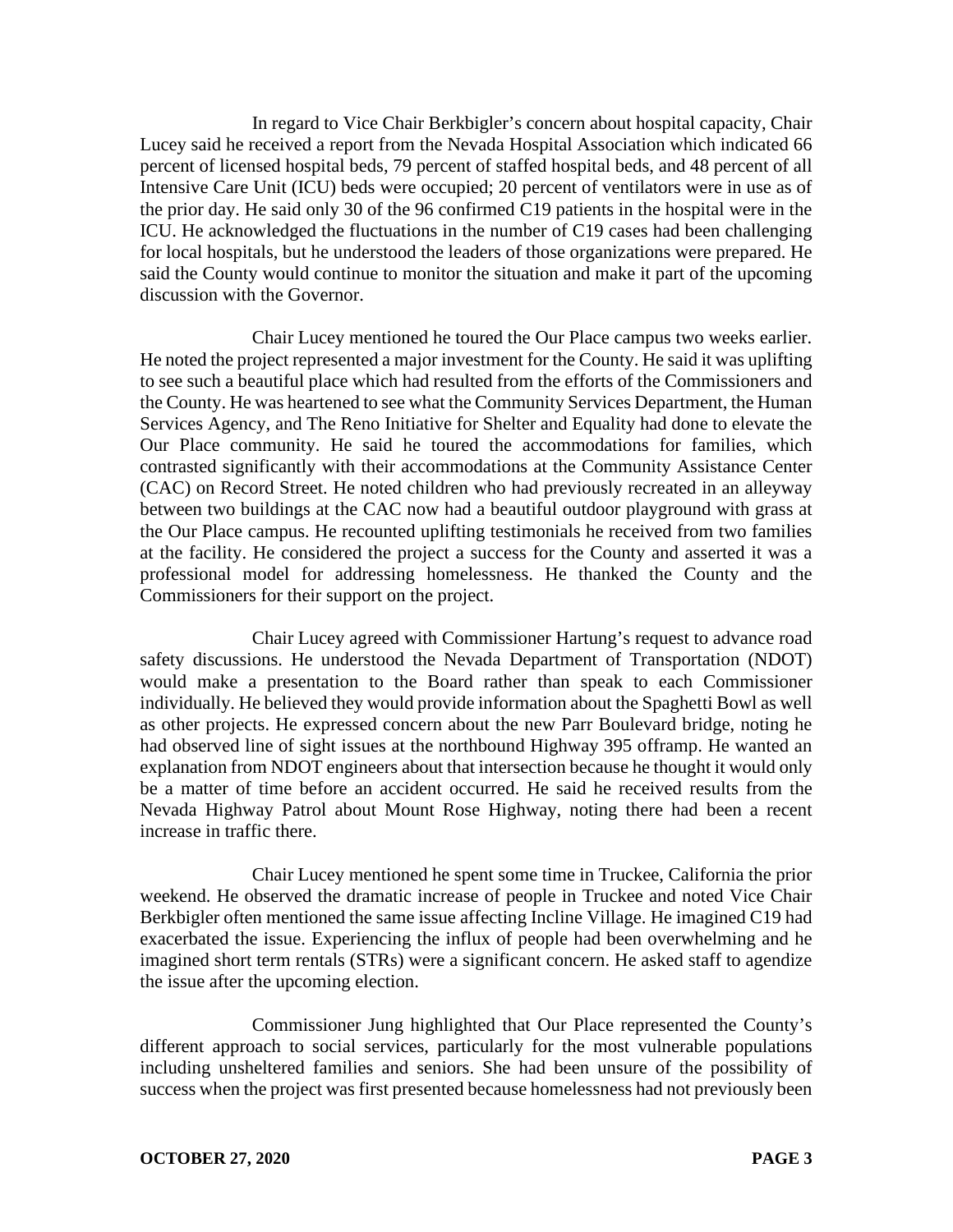approached in that manner. She acknowledged a significant amount of work had been required because the County had not owned the property when the project was initially proposed. She recognized the project copied components from similar projects in other communities, but it had been customized to suit the County's individual needs, taking weather and culture into account. She applauded staff, the Commissioners, Chair Lucey, and community partners for this accomplishment. She acknowledged the efforts of Megan Lucey, who worked to place children into permanent adoptive families. She expressed pride in the success of the Our Place project.

Chair Lucey acknowledged Mr. Brown's tireless efforts towards addressing the needs of the community's vulnerable populations, including bringing Grant Denton's Karma Box to the County. He thanked Commissioner Jung for her comments.

Vice Chair Berkbigler agreed with Chair Lucey's conjecture about C19 increasing the influx of visitors to areas like Truckee and Incline Village, but she asserted STRs had been a concern for some time. She said the County would need to decide whether to keep those areas as communities where people lived, worked, raised a family, and retired, or whether they would be nothing more than vacation destinations. She thought the County would need to establish regulations and ordinances to curb the influx of visitors if those communities were to be maintained as places to raise families and retire.

Chair Lucey requested a legislative update from Government Affairs Liaison Jamie Rodriguez. He noted a new legislative session would begin in February 2021 and the Board would need to prepare.

Commissioner Hartung mentioned he and Chair Lucey were invited to discuss the Advanced Signal Warning System (ASWS) revamp. He asked for a future agenda item to discuss the ASWS from the County's perspective. Chair Lucey said an ASWS presentation would be agendized to allow all Commissioners the opportunity to discuss the topic. Commissioner Hartung expressed concerns about the inconsistencies with the ASWS.

In response to Vice Chair Berkbigler's question about the cost of the Governor's Bowl, Mr. Brown responded the preliminary cost estimate was \$12.4 million, with the County's share being \$2.9 million. He noted negotiations were still underway, so those figures were not final.

Mr. Brown said credit for the Our Place project belonged to Human Services Agency Director Amber Howell and her team, who were all passionate and determined, as well as Assistant County Manager Kate Thomas.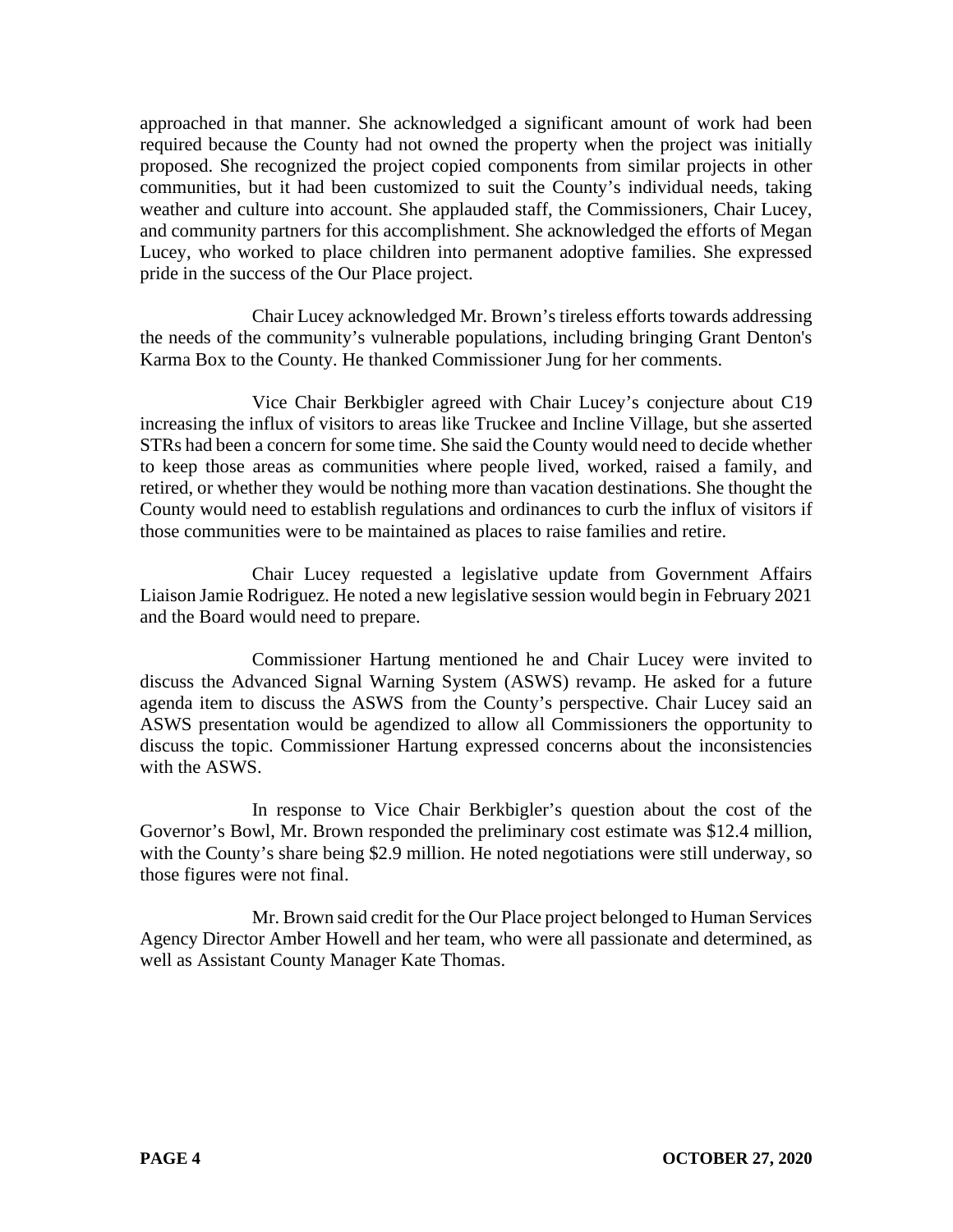## **20-0723 AGENDA ITEM 5** Appearance by Ben West, Washoe County Security Administrator for discussion and presentation related to security measures and planning of voting locations throughout Washoe County. Manager's Office. (All Commission Districts.)

Security Administrator Ben West noted the upcoming election was unique because of the culture surrounding the election and the challenges presented by COVID-19 (C19). He noted meetings with the Registrar of Voters (ROV) and Allied Universal Security (AUS) began in February. He also met with the Sheriff's Office (SO) during the summer to coordinate with them and other local law enforcement agencies. He indicated he monitored information from security industry resources, the Department of Homeland Security, and the Northern Nevada Regional Intelligence Center. He worked with AUS and the ROV to create resource guides for election poll managers specific to each polling location. The resource guides included information about dealing with different circumstances, such as suspicious items, medical emergencies, fire, and evacuation procedures. Emergency and non-emergency phone numbers for the appropriate law enforcement agency for each location were included in the guides. He noted the resource guides included information about protected activities at a voting location, including free speech, photography, video, and open carry. He stated AUS had patrol officers checking polling locations on a regular basis to identify possible public safety threats or suspicious activity. He noted the SO would be notified of any incidents. He indicated he was in daily contact with the ROV to help answer questions from the public.

Mr. West said security preparations were in place for election day, including monitoring polling locations. The SO and AUS would be at the Washoe County Administrative Complex all day on election day, both to provide security for voters and for the safe delivery of voting information from other locations. He inspected several of the early voting locations in person. He spoke with the polling location managers who felt they were provided with the information they needed to deal with possible incidents, and he answered questions surrounding COVID-19 issues.

Chief Deputy Greg Herrera thanked Mr. West and the ROV for their excellent communication throughout the process. He said the resource guides were turned into training tools for SO deputies. He stated training on the legal aspects would equip deputies with the tools needed to de-escalate possible incidents. He mentioned the SO would have extra roving staff on election day, the intelligence center would be staffed throughout the day and into the night, the SO would provide additional security and traffic control at the Washoe County Complex, and undercover assets would monitor activity. He thought SO staff had a well-equipped action plan.

Chair Lucey thanked staff for their efforts to establish security protocols. He received multiple reports from early voting locations about the excellent security. He noted the early voting locations would be open until Friday and they would all be opened again on election day.

There was no public comment or action taken on this item.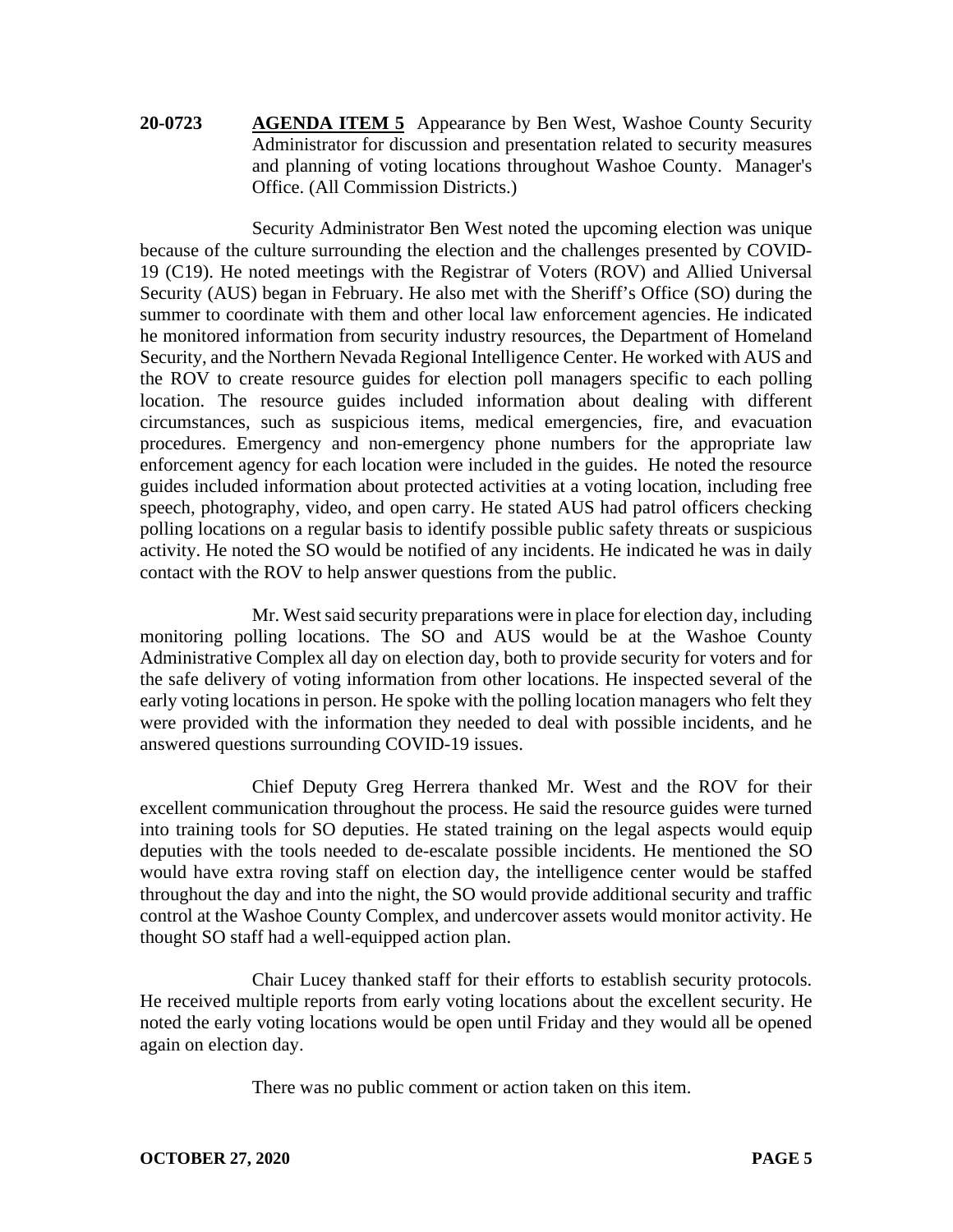**20-0724 AGENDA ITEM 6** Discussion and recommendation to accept a presentation from staff on providing an update on the CARES Act federal assistance of Coronavirus Relief Fund (CRF) allocation from the State of Nevada Governor's Finance Office. (All Commission Districts.)

County Manager Eric Brown conducted a PowerPoint presentation, a copy of which was placed on file with the Clerk, and reviewed slides with the following titles: Washoe County CARES Allocation; Regional Cost Share Agreement; Regional Expenses under Unified Command; CARES First Allocation; First Allocation Expenditure Plan; Second Allocation Planned Expenditures; Biggest Challenge in Spending the CRF Allocation; and CARES Funding Timeline. County Clerk Janis Galassini noted this presentation had been posted online.

Mr. Brown noted a regional, cost-sharing Interlocal Agreement was signed in April allowing the three jurisdictions to share the costs of COVID-19 (C19) related expenses. He said the reimbursement requests submitted by the County to the Federal Emergency Management Agency (FEMA) had not yet been approved, although staff was under the impression FEMA would fast track expenses related to C19. He understood the requests were in the final stages of approval. He stated the County was notified in June that \$20.2 million in Coronavirus Aid, Relief, and Economic Security (CARES) Act funds would be available to the County in two allocations. The first disbursement for \$10.1 million would reimburse expenses already undertaken by the County.

Mr. Brown pointed out \$1.7 million of the planned second allocation expenses would cover technology and telework equipment. He said making telework arrangements for County employees made it clear the current technology was inadequate to support remote work. He stated County laptops, servers, and infrastructure had to be upgraded. He noted new requests for CARES Act funds would not be accepted after November 2, at which point the focus would shift to ensuring that initiatives were accomplished.

Commissioner Hartung asked about the progress of temporary housing for vulnerable populations who had to contend with the cold weather. Mr. Brown replied temporary shelter for men was in place on Fourth Street, where heaters had been installed. He said current efforts were focused on more permanent solutions, such as the Governor's Bowl or another location. He pointed out the Our Place campus offered housing for women and families, but additional shelter facilities would be explored because of social distancing requirements and the anticipated growth in those populations. Commissioner Hartung said he had urged the Nevada Department of Transportation to give the County the old Department of Motor Vehicle site because it could have been converted into an instant shelter location. He expressed disappointment that those discussions had not gone further.

Commissioner Hartung confirmed the County had only budgeted \$500,000 for small business assistance. Mr. Brown said the Board provided staff with that figure when the CARES Act Fund budget was established. He noted the small business assistance program had been in effect for approximately five weeks and enrollment had been slow;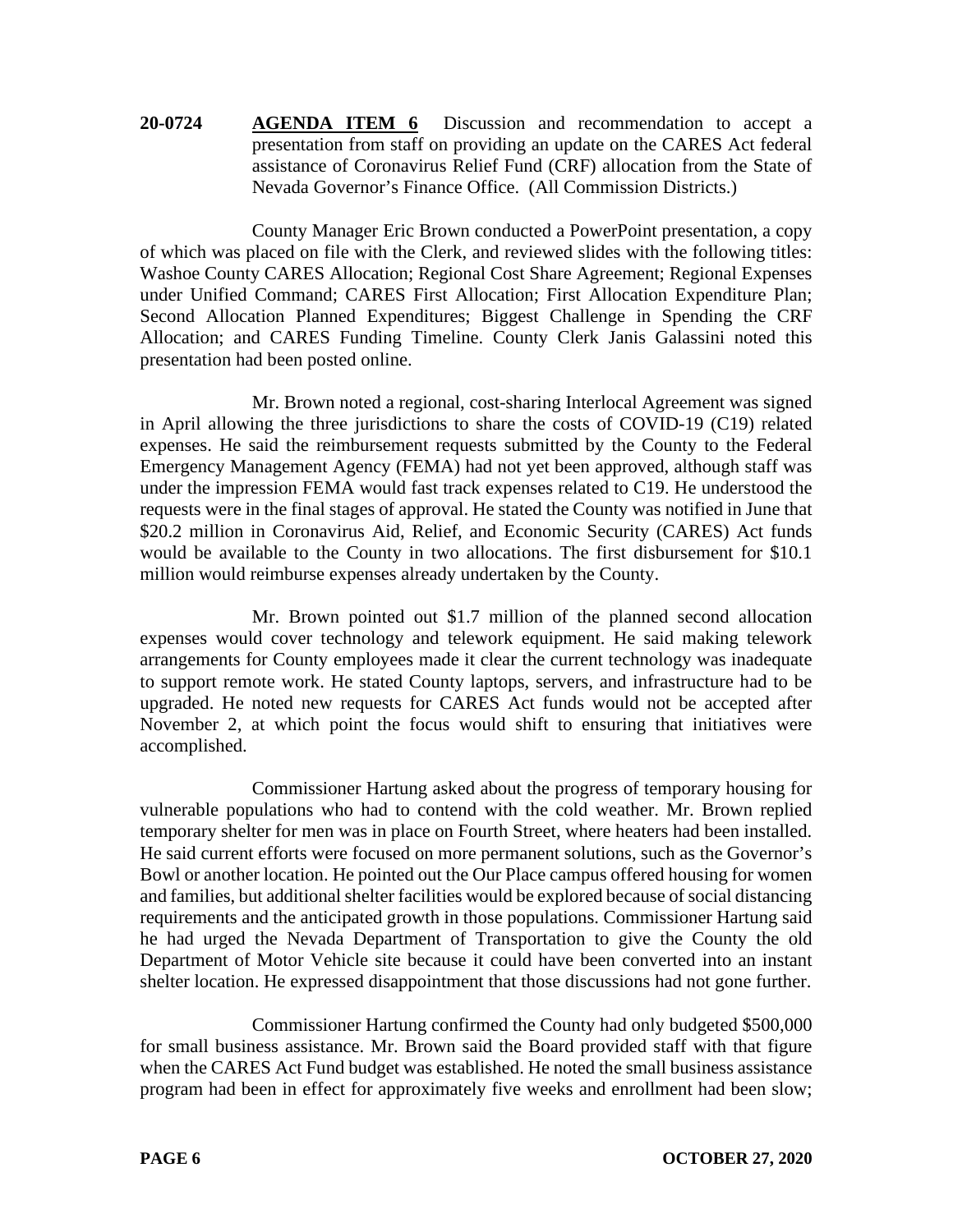only about \$85,000 had been allocated thus far. Commissioner Hartung believed it was essential to get people back to work, although the county's unemployment rate was not as high as in southern Nevada.

Vice Chair Berkbigler asked about the status of the Edison property. Mr. Brown replied the six-month lease for the Edison property trailers had elapsed, so the trailers had been decommissioned and returned to the vendor.

Vice Chair Berkbigler asked whether the temporary shelter on Fourth Street would take the place of the overflow tent used during previous winters or whether a tent would still be required. Mr. Brown said the temporary shelter would take care of the men who were at the Record Street shelter. Vice Chair Berkbigler hoped the tent would not be needed.

Vice Chair Berkbigler asked whether the potential expansion at Our Place, the temporary facility on Fourth Street, and the Record Street facility would be sufficient to accommodate everyone when the weather became colder. Mr. Brown said yes, but he reminded the Board that the pandemic was still present and the number of individuals who were out of work and unable to pay their mortgage or rent would continue to increase. He said staff would continue to monitor the situation.

Vice Chair Berkbigler asked whether another CARES Act from Congress was anticipated. Mr. Brown replied he had not heard anything recently; he thought everyone would wait to see the outlook after the upcoming election.

Commissioner Jung thanked Mr. Brown for the update. In reference to Commissioner Hartung's mention of available vacant land, she noted there was land available at the Sheriff's Office. She suggested staff consider that space if it was needed for warming tents or other temporary shelter. She asked whether the \$500,000 budgeted for small business assistance could be reallocated to unemployment or a bridge fund since small businesses were not applying for those funds. She conjectured there might be another way to get that money into the hands of people and business in the unincorporated County in a manner that would comply with federal requirements. She asked staff to provide information about which uses would qualify and what other states had done; she thought the National Association of Counties (NACo) and federal legislators should help with those questions. Mr. Brown said staff would continue to evaluate criteria used to allow individuals to access the business assistance fund. He said the County's experience had been similar to that of other communities including Southern Nevada. He stated the uptake was not immediate, so staff would continue to evaluate the program. He said staff would contemplate reallocating the \$500,000 if it looked as though those funds would not be fully utilized. He believed reallocation would be directed toward homelessness and contact tracing because those were the two most variable categories. He said staff would be happy to provide another update in a couple of weeks.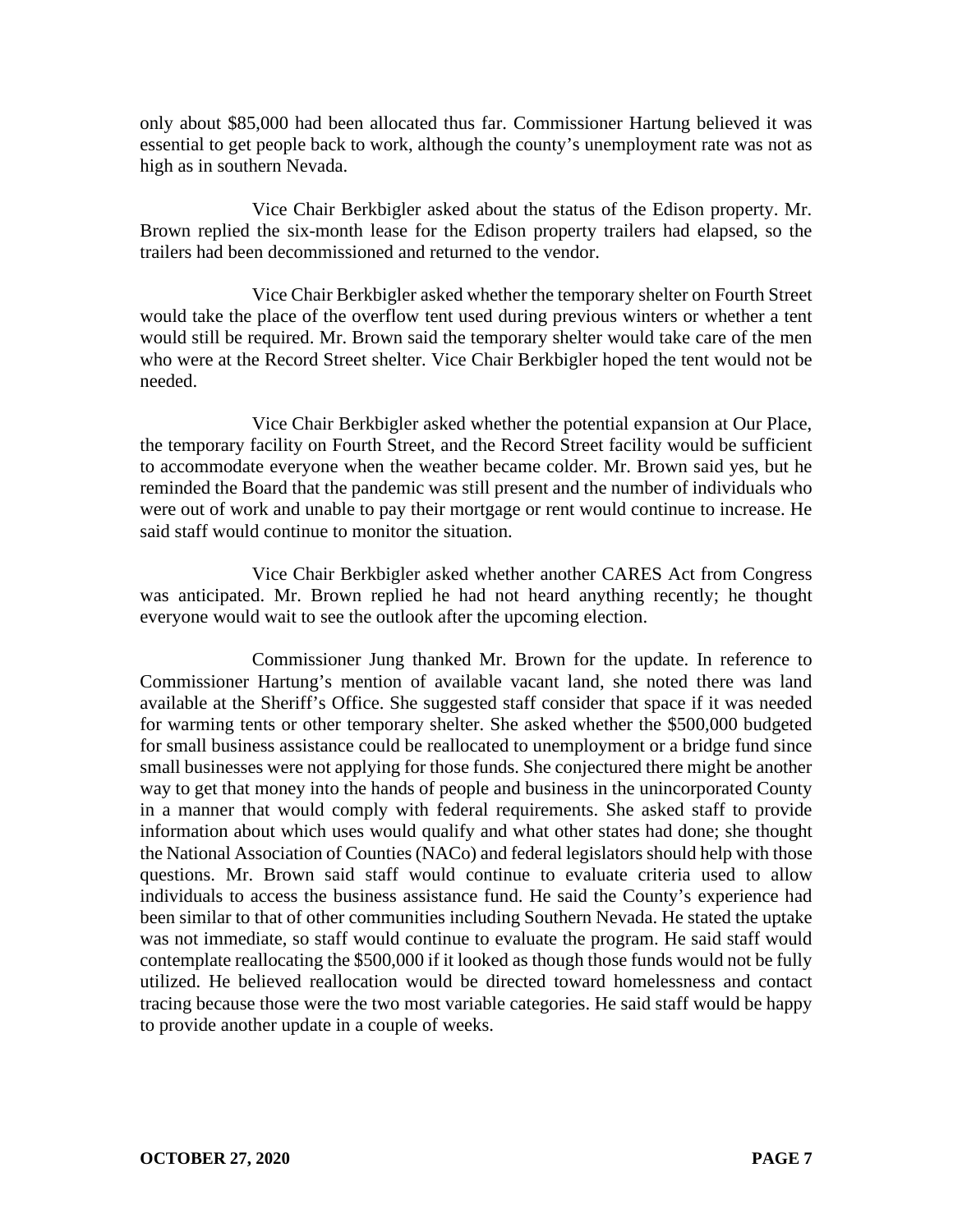Vice Chair Berkbigler knew some Incline Village business owners had applied for funds. Mr. Brown believed Incline Village had utilized more of those funds than other communities.

Vice Chair Berkbigler expressed gladness to hear the funds would be reallocated to homelessness and contact tracing if they were not used by small businesses. She wondered how business assistance programs were proceeding in the Cities of Reno and Sparks. She asked whether the County's funds could be opened up to benefit businesses not in the unincorporated County. Mr. Brown responded the latest information he received from the Cities indicated their uptake was similarly slow.

Vice Chair Berkbigler wondered about progress in the rural counties. She understood Chair Lucey had been working with NACo. She asked what would happen to funds that were not spent. She inquired whether staff had spoken with the Governor's team about reallocating funds that might be needed in the two larger counties. Mr. Brown said he gave a presentation on October 16 to the legislative subcommittee that had oversight of C19 expenditures. One of the subcommittee's points was to ensure municipalities understood that any unspent funds could be reallocated by the State at some point. He said the County and the Cities of Reno and Sparks were focused on ensuring all allocated funds were spent. He stated a request for additional funding would be submitted to the State for any needs not covered by the \$20.2 million allocated to the County.

Commissioner Hartung noted the Truckee River Flood Management Authority had authorized other entities to use the Edison property temporarily, so that property was an optional location for temporary shelter tents. He asked whether unspent funds could be used for rental or mortgage assistance. He said it was easier and less expensive to keep people in their homes than to put them into a shelter. Mr. Brown said all three jurisdictions had business assistance programs in place, but there was a limit to what could be done to encourage eligible businesses to participate. He said the Reno Housing Authority had separate funding to address rental and mortgage assistance needs. He stated staff could explore the issue with the other jurisdictions.

Commissioner Hartung reiterated his assertion that keeping people in their homes and preventing homelessness was the best solution. He thought providing housing assistance for individuals who lost their jobs due to C19 was a permissible use of CARES Act funds. He acknowledged the District Attorney's Office and the State might not consider it a permissible use, but he thought it was worth considering.

Chair Lucey acknowledged CARES Act funds were supposed to cover C19 support efforts directly. He noted the Board had talked about developing a messaging campaign to inform the residents of Washoe County about C19. In particular there were three zip codes within the County that had been most affected by C19: 89502, 89431, and 89512. He asserted a massive outreach effort was needed in those zip codes and throughout the community. He referred to Commissioner Hartung's statement about the need to keep people in their homes. He said C19 would continue to spread in greater numbers if people were pushed out of suitable dwellings and compelled to live with family members or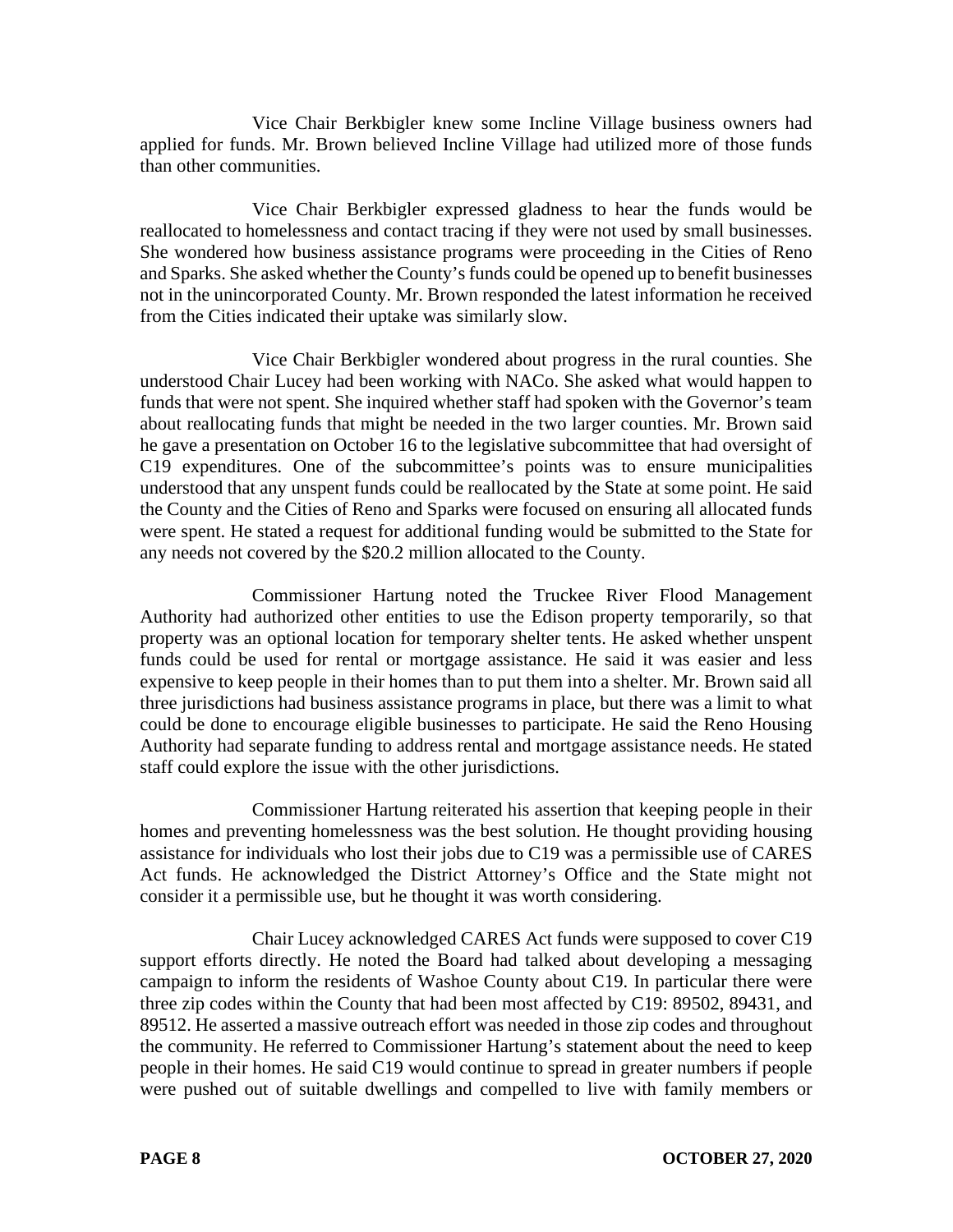cohabitate in shelters with a large number of individuals. He reiterated the importance of providing information about testing, self-evaluation, and how to quarantine. He wanted outreach efforts to proceed as quickly as possible.

Chair Lucey said there had been an increase in 911 calls, so the Sheriff requested additional dispatchers. He stated the cost for five additional dispatchers would be approximately \$600,000. He understood Mr. Brown said staff would not consider new initiatives, but he thought the expense for new dispatchers to be worthwhile and asked for that allocation to be considered. He said he would continue working with the Washoe County Health District (WCHD) to develop more robust contact tracing. He acknowledged there had been some issues with technology functionality, and new platforms which would allow interwork with southern Nevada had been discussed. He said the County and the WCHD would continue working with the State. He wanted to ensure funds were available so Mr. Brown could move quickly with decisions as needed.

Vice Chair Berkbigler asked about the demographics of the three zip codes with the highest C19 cases. She asked whether there were insights about why those zip codes were the most impacted. Mr. Brown knew the Latino community was overrepresented in the number of C19 cases, and the 18 to 29 age group had the highest growth. He stated the outreach campaign focused on those two population groups. Spanishlanguage media would focus on masking, social distancing, and addressing multigenerational households, particularly during the upcoming holidays. For the younger audience, he thought the University of Nevada, Reno's move to online learning after the Thanksgiving break would help significantly. He said he would speak with the Communications team to see if more outreach could be done for those zip codes.

Commissioner Jung expressed pride in the Board and Mr. Brown for having all of that data readily available. She said the targeted examination of a topic followed the recommended best practices of the Centers for Disease Control and Prevention. She believed the Board had tried to champion more local control so data-driven decisions about C19 could be made more quickly. She supported quick responsiveness with resources when new information became available.

There was no public comment or action taken on this item.

**20-0725 AGENDA ITEM 7** Appearance by Heather Korbulic, Executive Director, Silver State Health Exchange to discuss the FY21 program planning.

Silver State Health Exchange Executive Director Heather Korbulic conducted a PowerPoint presentation via Zoom, a copy of which was placed on file with the Clerk. She reviewed slides with the following titles: Who We Are; Why we are here today; Top Washoe County Enrollment by Zip Code; Who is eligible; What are the benefits; Nevada unemployment numbers; What's new for Plan Year 2021; Navigating COVID-19; Important Dates; and Questions.

Ms. Korbulic requested the Board's assistance in distributing information about Nevada Health Link to Washoe County residents in preparation for the open

### **OCTOBER 27, 2020 PAGE 9**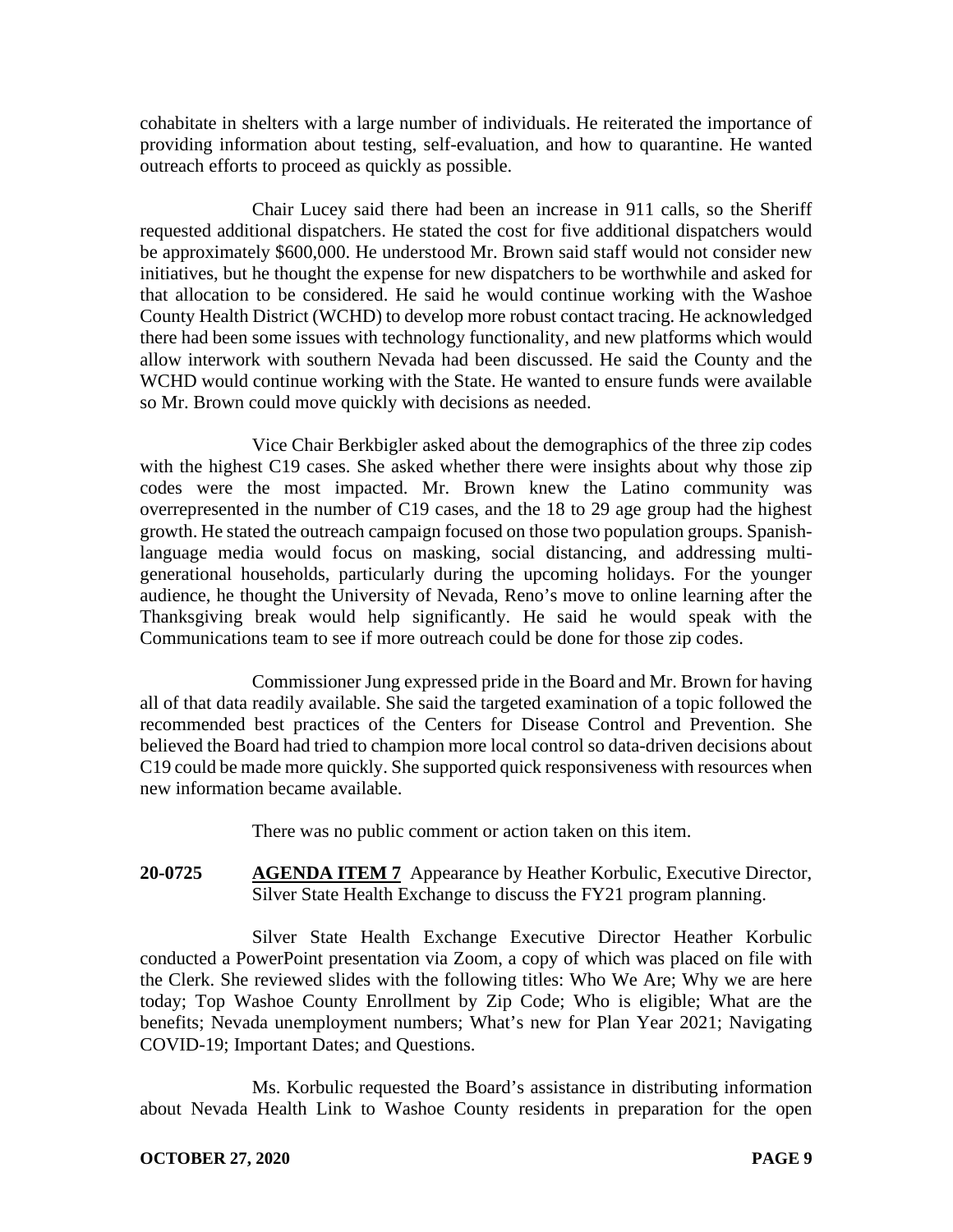enrollment period which would start on November 1. She said about 100,000 Nevadans statewide were uninsured prior to the COVID-19 (C19) pandemic; that number had increased dramatically as unemployment numbers grew as a result of C19. She noted the Nevada Health Link plans would cover all testing and care related to a C19 diagnosis during the pandemic period. She mentioned individuals could receive assistance with outof-pocket costs like deductibles and co-pays based on their income.

Ms. Korbulic said individuals who recently lost their jobs would be targeted. Anyone who lost access to employer-sponsored coverage within the past 60 days would have a special enrollment period and would be eligible for coverage for the remainder of 2020. She mentioned individuals who received subsidy assistance would be minimally impacted by rate increases because the subsidies would be increased as well. She cautioned residents about fraudulent offers for additional insurance to cover C19. She reiterated all Nevada Health Link plans for 2020 and 2021 would cover testing and care related to C19. She urged residents to call and inquire about subsidy assistance before cancelling their health care plans.

Chair Lucey thanked Ms. Korbulic for the presentation. He said the Board would help make County residents aware of open enrollment and the availability of Nevada Health Link plans as much as possible.

County Clerk Janis Galassini noted Ms. Korbulic's PowerPoint presentation had been posted online and added to the record.

### **PROCLAMATIONS**

# **20-0726 8A** Proclaim October 2020 as Infant Safe Sleep month. Manager's Office. (All Commission Districts.)

Vice Chair Berkbigler read the Proclamation and thanked the Nevada Rainbow Girls for their donation, which would be used to help children at the Kids Kottage shelter.

Using the Zoom app, Human Services Agency (HSA) Director Ryan Gustafson thanked the Board for recognizing Infant Safe Sleep Awareness month. He said the Infant Safe Sleep campaign launched earlier in the month would reach citizens in various ways including billboards, bus routes, television, and social media. He asked the community to help raise awareness on the importance of infant safe sleep by following the HSA on Twitter and Facebook using the hashtag #infantsafesleep.

There was no response to the call for public comment.

On motion by Vice Chair Berkbigler, seconded by Commissioner Hartung, which motion duly carried on a 4-0 vote with Commissioner Herman absent, it was ordered that Agenda Item 8A be adopted.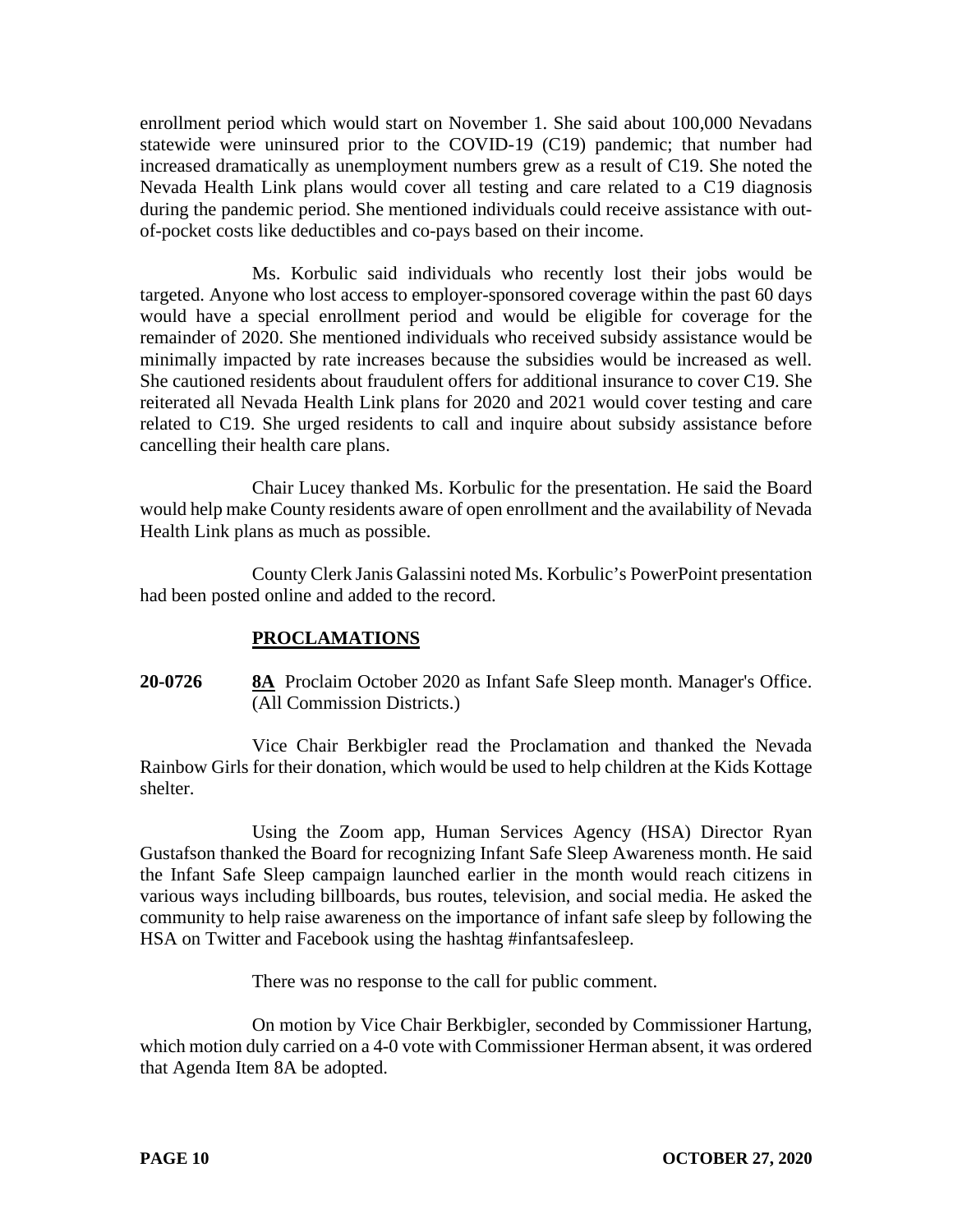### **DONATIONS**

- **20-0727 9A1** Acknowledge and accept donations of [\$9,218.07] from various businesses, organizations and individuals for Regional Parks and Open Space programs and facilities; and direct the Comptroller's Office to make the appropriate budget amendments. Community Services. (All Commission Districts.)
- **20-0728 9A2** Acknowledge and accept the donation of a 10-cell cubicle furniture system with chairs and chair mats [estimated value of \$16,500] from Keller Williams Group One, Inc and Associates for the Health Department COVID-19 Call-Center. Community Services. (All Commission Districts.)
- **20-0729 9B** Recommendation to (1) acknowledge various items donated totaling an estimated market value of [\$1,150.00]; (2) accept a donation from Nevada International Order of the Rainbow for Girls to Washoe County Human Services Agency in support of children in foster care in the amount of [\$2,500.00]; (3) accept donations from various donors to Washoe County Human Services Agency to support welfare activities in the amount of [\$1,544.80] retroactive for the period August 1, 2020 through September 30, 2020; and direct the Comptroller's Office to make the necessary budget amendments. Human Services Agency. (All Commission Districts)
- **20-0730 9C** Recommendation to accept a donation of [\$25,000.00, no cost to County] from the Sun Valley General Improvement District to the Washoe County Sheriff's Office for the Sheriff's Office Patrol Division to assist with abandoned vehicle removal and abatement efforts in the Sun Valley area and, if approved, authorize Comptroller's Office to make appropriate budget amendments. Sheriff. (Commission Districts 3 & 5.)

Vice Chair Berkbigler thanked everyone who made donations to help the citizens of the County.

Chair Lucey thanked the Nevada International Order of the Rainbow for Girls for their donation.

There was no response to the call for public comment.

On motion by Vice Chair Berkbigler, seconded by Commissioner Hartung, which motion duly carried on a 4-0 vote with Commissioner Herman absent, it was ordered that Agenda Items 9A1 through 9C be accepted.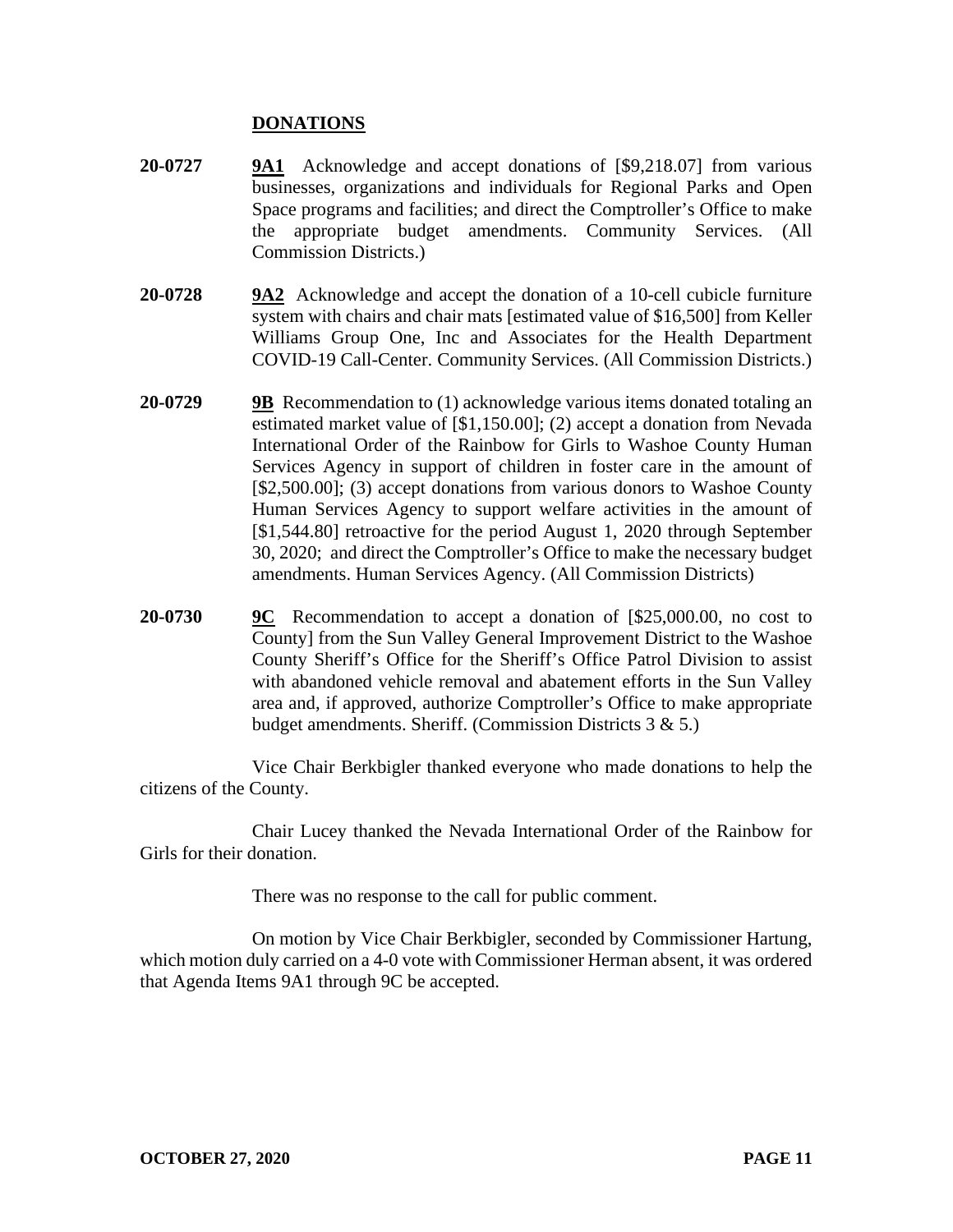## **CONSENT AGENDA ITEMS** – **10A1 THROUGH 10F1**

- **20-0731 10A1** Acknowledge and accept the communications and reports received by the Clerk on behalf of the Board of County Commissioners, including the following categories: Communications and Monthly Statements/ Reports. Clerk. (All Commission Districts.)
- **20-0732 10A2** Approval of minutes for the Board of County Commissioners' regular meeting of September 22, 2020. Clerk. (All Commission Districts.)
- **20-0733 10B** Recommendation to 1) approve roll change requests, pursuant to NRS 361.765 and/or NRS 361.768, for errors discovered on the 2016/2017, 2017/2018, 2018/2019, 2019/2020 and 2020/2021 secured and unsecured tax rolls 2) authorize Chair to execute the changes described in Exhibits A and B and 3) direct the Washoe County Treasurer to correct the error(s). [cumulative amount of decrease to all taxing entities \$47,131.03]. Assessor. (All Commission Districts.)
- **20-0734 10C** Recommendation to: 1) accept the Community Foundation of Western Nevada "Truckee River Fund #240-Truckee River Parks and Open Space Weed Management and Revegetation" grant [in the amount of \$45,000 with a Washoe County cash/in-kind match in the amount of \$15,000]; and 2) approve the Grant Award Letter with a grant period from issuance of the notice to proceed through July 31, 2022; and 3) authorize the Assistant County Manager [Dave Solaro] to sign the Grant Award Letter and any subsequent documents related to the grant on behalf of the County; and 4) direct the Comptroller's Office to make the necessary budget amendments. Community Services. (All Commission Districts.)
- **20-0735 10D1** Recommend that the Board of County Commissioners retroactively acknowledge the Professional Services Agreements for transitional living services for Adult Drug Court, between the Second Judicial District Court and Ridge House in an amount not to exceed \$21,600 and The Empowerment Center in an amount not to exceed \$22,500, for a total not to exceed amount of [\$44,100] (no match required), to support the Specialty Courts programs, effective October 1, 2020 through June 30, 2021. District Court (all Commission Districts.)
- **20-0736 10D2** Recommend that the Board of County Commissioners retroactively acknowledge the Professional Services Agreement for contagious disease services for Adult Drug Court, between the Second Judicial District Court and Northern Nevada HOPES, in an amount not to exceed [\$5,265], to support the Specialty Court programs, effective October 15, 2020 through June 30, 2021. (All Commission Districts)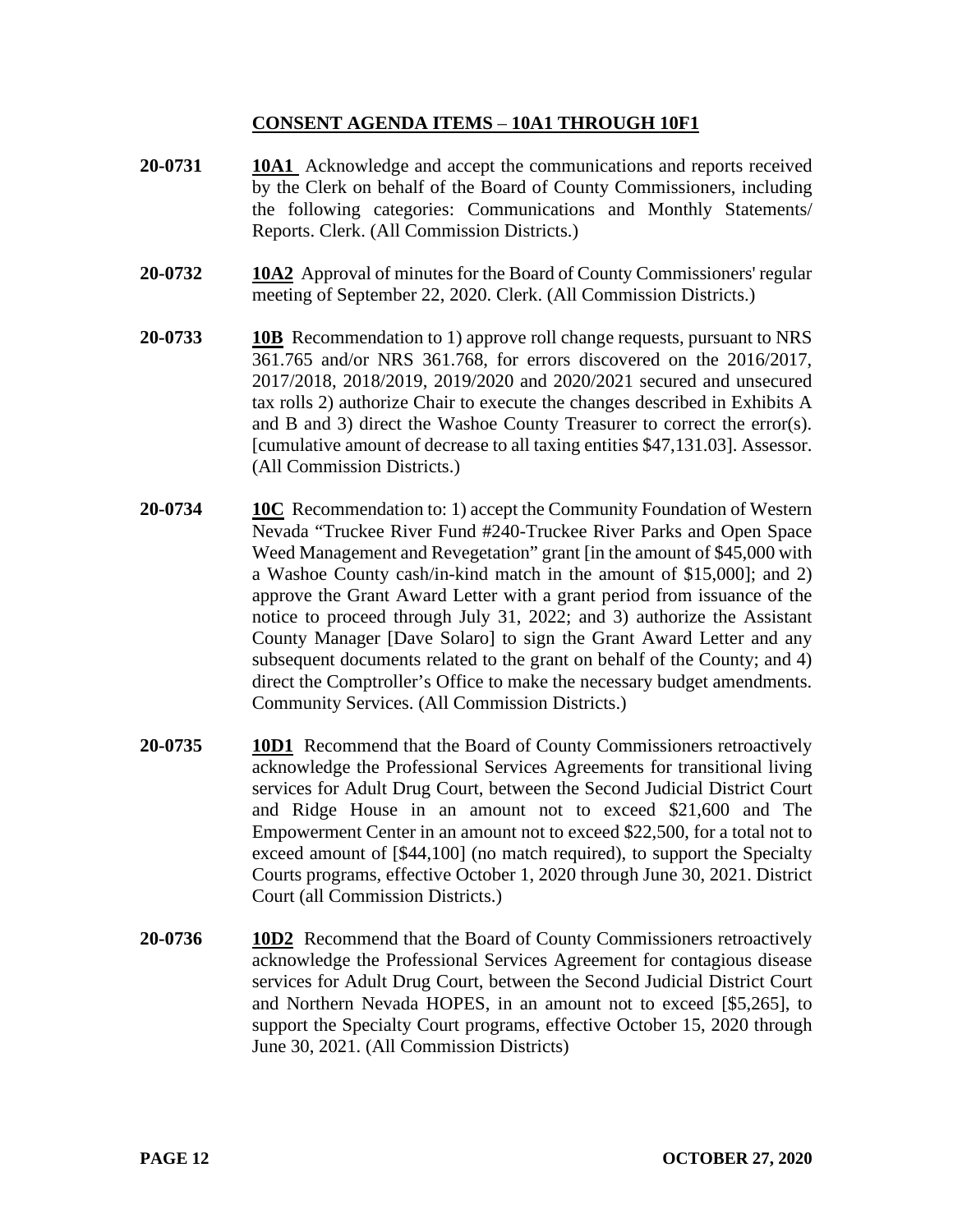- **20-0737 10E** Recommendation to approve a subgrant of Coronavirus Aid, Relief, and Economic Security Act - Coronavirus Relief Fund in the amount of \$57,744 to the Nevada System of Higher Education for distance learning training and support, grant period retroactive from October 1, 2020 through December 30, 2020, and if approved, authorize the County Manager to sign the Washoe County Subgrant Agreement between Washoe County and the Nevada System of Higher Education; and approve Resolution necessary for same. Manager's Office. (All Commission Districts.)
- **20-0738 10F1** Recommendation to approve the NLTFPD Interlocal Agreement RAVEN Fire Training, Monitoring and Suppression Personnel and Equipment between the County of Washoe on behalf of the Washoe County Sheriff's Office and North Lake Tahoe Fire Protection District in the amount of [\$10,000.00], for the period of execution by all parties through June 30, 2021, for the provision, when requested of a helicopter or other aircraft and personnel and approve reimbursement for services rendered throughout the year by the Washoe County Sheriff's Office to be paid in accordance with the Interlocal Agreement to the Washoe County Sheriff's Office Regional Aviation Unit (RAVEN). Sheriff. (All Commission Districts.)

There was no public comment on the Consent Agenda Items listed above.

On motion by Commissioner Hartung, seconded by Vice Chair Berkbigler, which motion duly carried on a 4-0 vote with Commissioner Herman absent, it was ordered that Consent Agenda Items 10A1 through 10F1 be approved. Any and all Resolutions or Interlocal Agreements pertinent to Consent Agenda Items 10A1 through 10F1 are attached hereto and made a part of the minutes thereof.

# **BLOCK VOTE – 11, 12, 13, 14, 16**

**20-0739 AGENDA ITEM 11** Recommendation to acknowledge receipt of Change Log attached as Exhibit A for the 2020/2021 Assessment Roll that results in a net increase of [\$477,688,627] in assessed values. (All Commission Districts.)

There was no response to the call for public comment.

On motion by Vice Chair Berkbigler, seconded by Commissioner Hartung, which motion duly carried on a 4-0 vote with Commissioner Herman absent, it was ordered that Agenda Item 11 be acknowledged.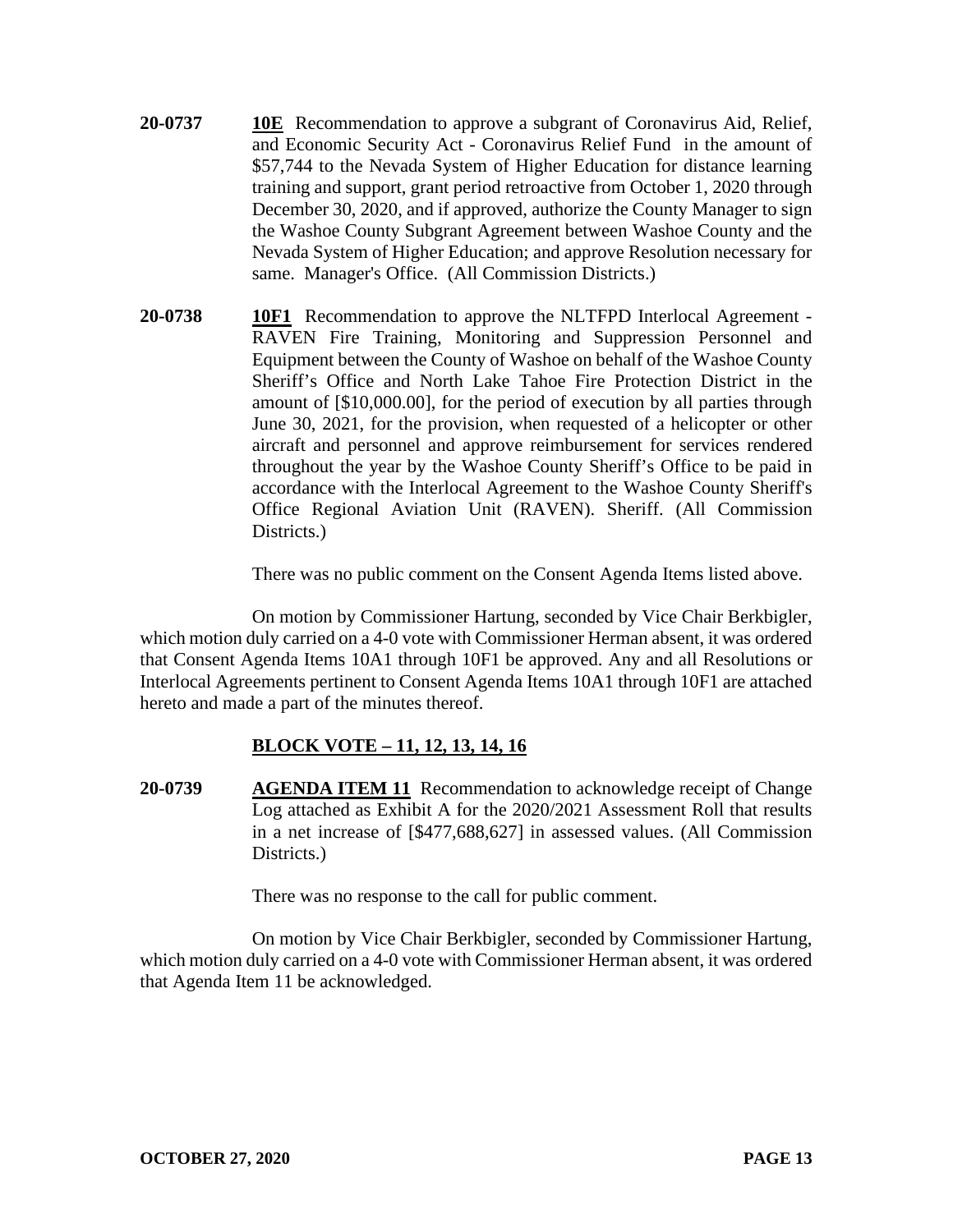**20-0740 AGENDA ITEM 12** Recommendation for the Washoe County Board of County Commissioners to nominate Jason Geddes to the Board of Directors of the Nevada Clean Energy as the Washoe County nominee to submit to the Governor to fill a term of 3 years from the appointment. Manager's Office (All Commission Districts.)

There was no response to the call for public comment.

On motion by Vice Chair Berkbigler, seconded by Commissioner Hartung, which motion duly carried on a 4-0 vote with Commissioner Herman absent, it was ordered that Jason Geddes be nominated to fill the three-year term on the Nevada Clean Energy Board of Directors.

**20-0741 AGENDA ITEM 13** Recommendation to approve budget amendments totaling an increase of [\$160,000.00] in both revenue and expense to the FY21 Family Planning Program retroactive to April 1, 2020 through March 31, 2021 and direct the Comptroller's office to make the appropriate budget amendments. Health District. (All Commission Districts.)

There was no response to the call for public comment.

On motion by Vice Chair Berkbigler, seconded by Commissioner Hartung, which motion duly carried on a 4-0 vote with Commissioner Herman absent, it was ordered that Agenda Item 13 be approved and directed.

**20-0742 AGENDA ITEM 14** Recommendation to approve a Master Consulting Software Agreement with Sivic Solutions Group to provide hosted support for automated IV-E claiming and random moment in time systems and technical assistance and strategic planning support for cost allocation plans within the Human Services Agency effective upon execution of the agreement and shall continue for a period of (2) years with an option to extend up to (3) additional one (1) year periods in a total amount not to exceed [\$1,469,531.00 (FY21 \$257,000; FY22 \$290,176; FY23 \$298,645; FY24 \$307,368; FY25 \$316,342)]; and authorize the Purchasing and Contracts Manager to sign the Agreement. Human Services Agency. (All Commission Districts.)

There was no response to the call for public comment.

On motion by Vice Chair Berkbigler, seconded by Commissioner Hartung, which motion duly carried on a 4-0 vote with Commissioner Herman absent, it was ordered that Agenda Item 14 be approved and authorized.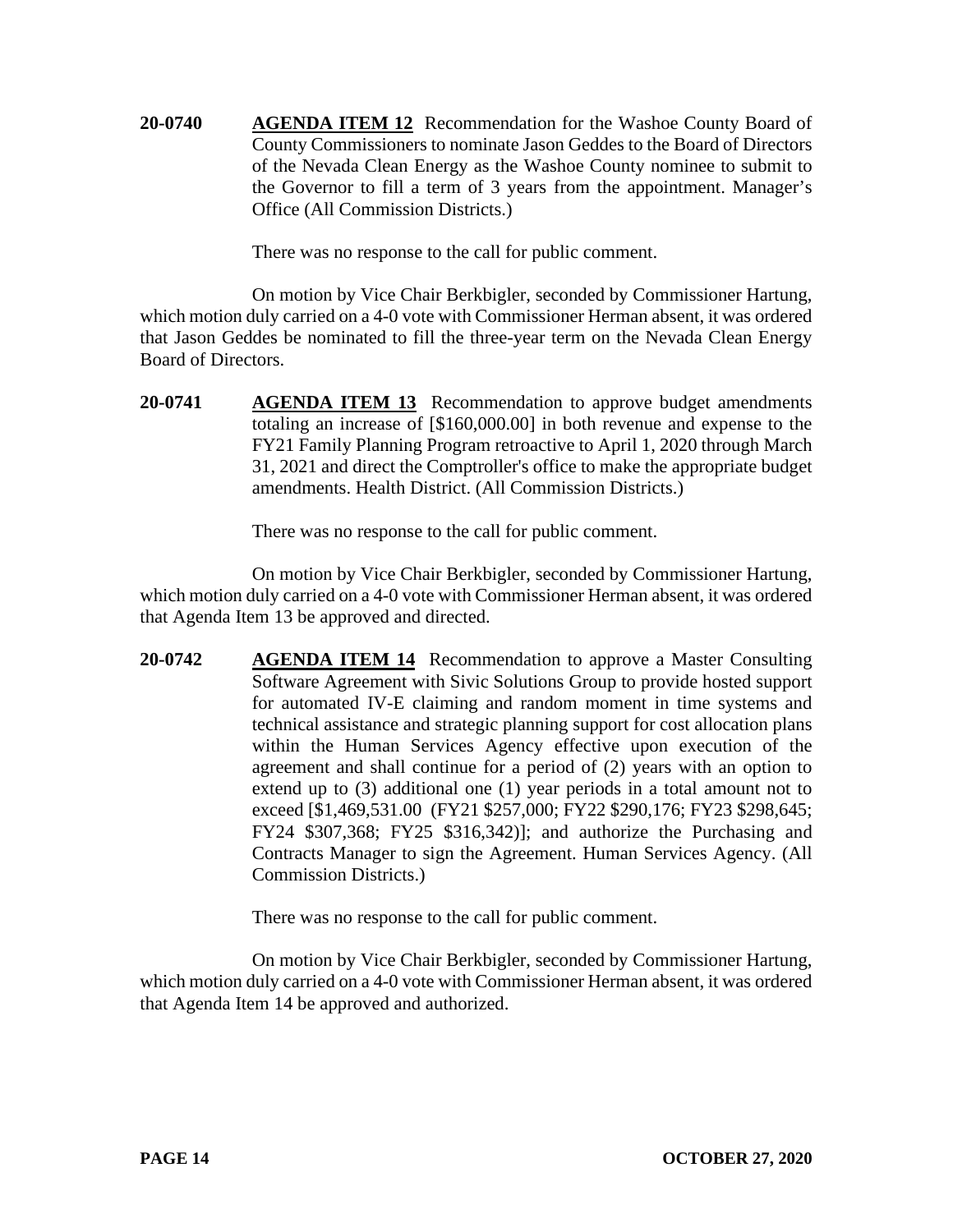**20-0743 AGENDA ITEM 16** Recommendation to approve the purchase of one Hamilton STARlet robot with a Thermo Fisher Presto head to be used for the quantification and amplification set-up of forensic casework DNA samples at a cost of [\$200,355.50] using \$195,205.00 from the 2018 Capacity Enhancement Backlog Reduction (CEBR) DNA Grant (IO 11515) and \$5,150.50 from the restricted funding set up for DNA offender mandates per NRS 176.0911-0917 (IO 20391) under a sole source purchasing exemption. Sheriff. (All Commission Districts.)

There was no response to the call for public comment.

On motion by Vice Chair Berkbigler, seconded by Commissioner Hartung, which motion duly carried on a 4-0 vote with Commissioner Herman absent, it was ordered that Agenda Item 16 be approved.

**20-0744 AGENDA ITEM 15** Resolution in support of the acquisition of the Governor's Bowl Park site for an emergency homeless shelter site. Manager's Office. (Commission District 3.)

Chair Lucey said this Resolution would express the Board's support of using the Governor's Bowl Park as temporary shelter for the County's vulnerable populations and men experiencing homelessness. He understood the Board needed to discuss the best use of funds to address homelessness in the County.

Vice Chair Berkbigler thought finding a more stable location than the Record Street shelter was very important. She stated she had no opposition to the acquisition of the Governor's Bowl Park site. She wanted to ensure that the Board was cognizant of the costs and that tax dollars from the unincorporated County were used responsibly and with transparency. She noted most homeless individuals were from the Cities of Reno and Sparks, not from the County. She pointed out the cost for the acquisition of this site would be in addition to the funds used at the Record Street location and the Our Place campus. She inquired about the management of the Governor's Bowl Park site after it was acquired.

Chair Lucey asked whether the funds for the acquisition included the neighboring properties. He knew Governor's Bowl Park was federal land, but he wondered about the surrounding properties. Mr. Brown confirmed the Governor's Bowl was federal land, but there could be acquisition costs for adjacent parcels.

Chair Lucey reiterated Vice Chair Berkbigler's concerns about property management. He said the acquired property should be part of an Interlocal Agreement between the three jurisdictions. He expressed support for the acquisition because addressing the needs of the homeless within the community was required. He said the location was well-suited, near bus routes, and functional.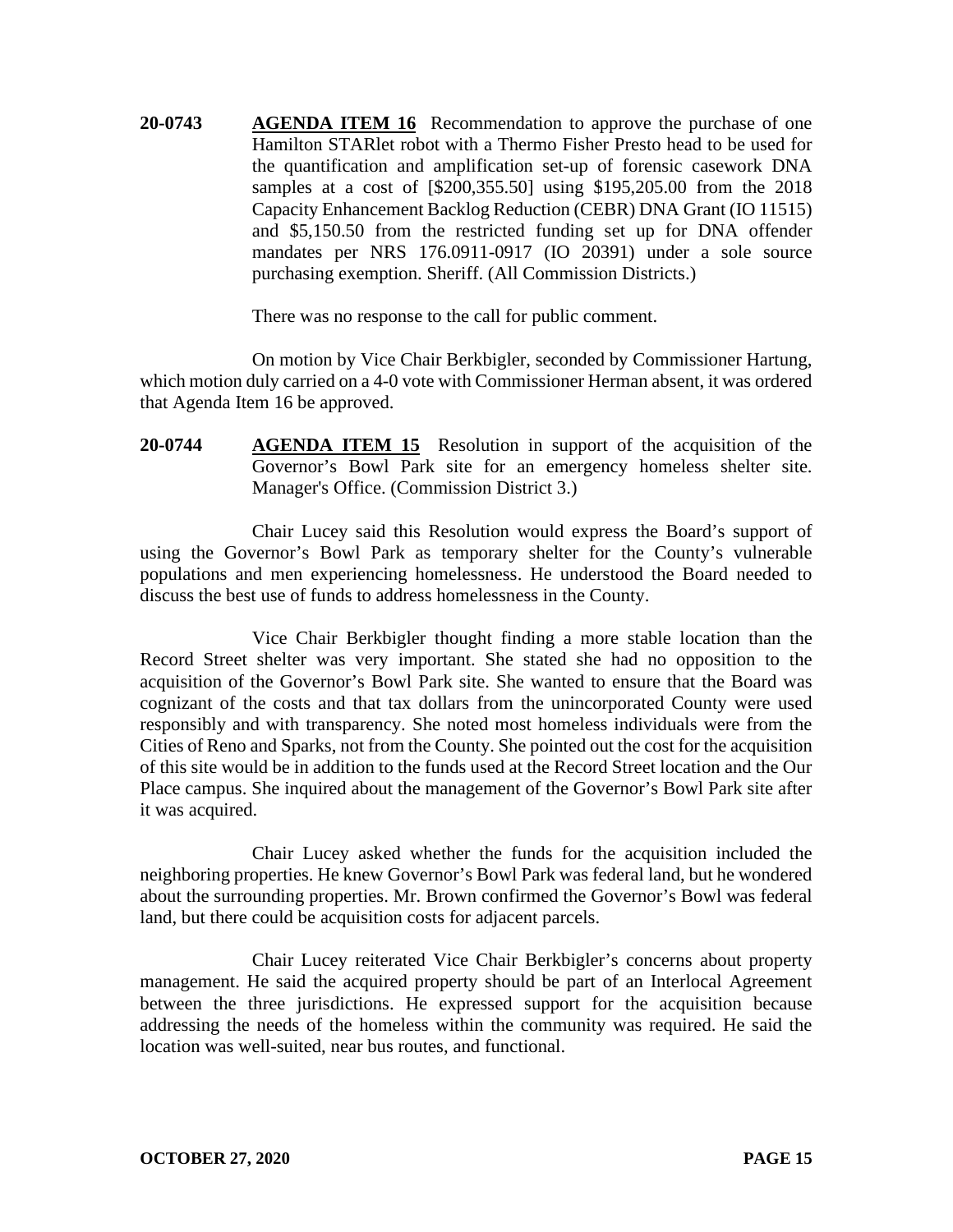Commissioner Hartung acknowledged the State and the Nevada Department of Transportation for their help on the project. He noted a portion of the parcel would be taken up by the realignment of the Spaghetti Bowl Express. He said he supported acquiring the adjacent parcels and potentially creating a secondary Our Place campus to serve a different population. Chair Lucey agreed the acquisition was the first step towards moving in right direction.

Commissioner Jung said the County should continue being leaders in offering solutions for the homeless population in the community. She believed the County was due to receive money from suing opioid creators. She thought providing places for people to shelter from freezing temperatures was the least the County could do.

Vice Chair Berkbigler thanked everyone from the County and the Cities of Reno and Sparks who worked on the project. She was gratified to see everyone in the community working together to help the homeless. She said projects like this demonstrated that the community cared about individuals who needed extra help, not only by housing and feeding them, but by providing training programs to help them become self-reliant.

There was no response to the call for public comment.

On motion by Commissioner Hartung, seconded by Vice Chair Berkbigler, which motion duly carried on a 4-0 vote with Commissioner Herman absent, it was ordered that Agenda Item 15 be adopted. The Resolution for same is attached hereto and made a part of the minutes thereof.

**20-0745 AGENDA ITEM 17** Public Hearing: Second reading and adoption of an Ordinance pursuant to Nevada Revised Statutes 278.0201 through 278.0207 adopting a Development Agreement between (1) Washoe County and (2) Spanish Springs Associates Limited Partnership for Harris Ranch, a residential subdivision originally approved in 2016 (TM16-007), to extend the recording of the first final map from November 1, 2020 to November 1, 2022. The approved subdivision is a 610-lot, single-family residential, common open space subdivision as authorized in Article 408 of the Washoe County Development Code.

> The location is southeast of Pyramid Highway and Alamosa Drive in Spanish Springs and is comprised of 9 parcels that total approximately 610.34 acres. The parcels are located within the Spanish Springs Area Plan. The property is located within the Spanish Springs Citizen Advisory Board boundaries and within Washoe County Commission District No. 4. (APNs 534-600-14, 15, 16, 17, 18, 19 ,20, 21 and 076-290-44). Community Services. (Commission District 4.)

The Chair opened the public hearing by calling on anyone wishing to speak for or against adoption of said ordinance. There being no response, the hearing was closed.

Jan Galassini, County Clerk, read the title for Ordinance No. 1659, Bill No.

1848.